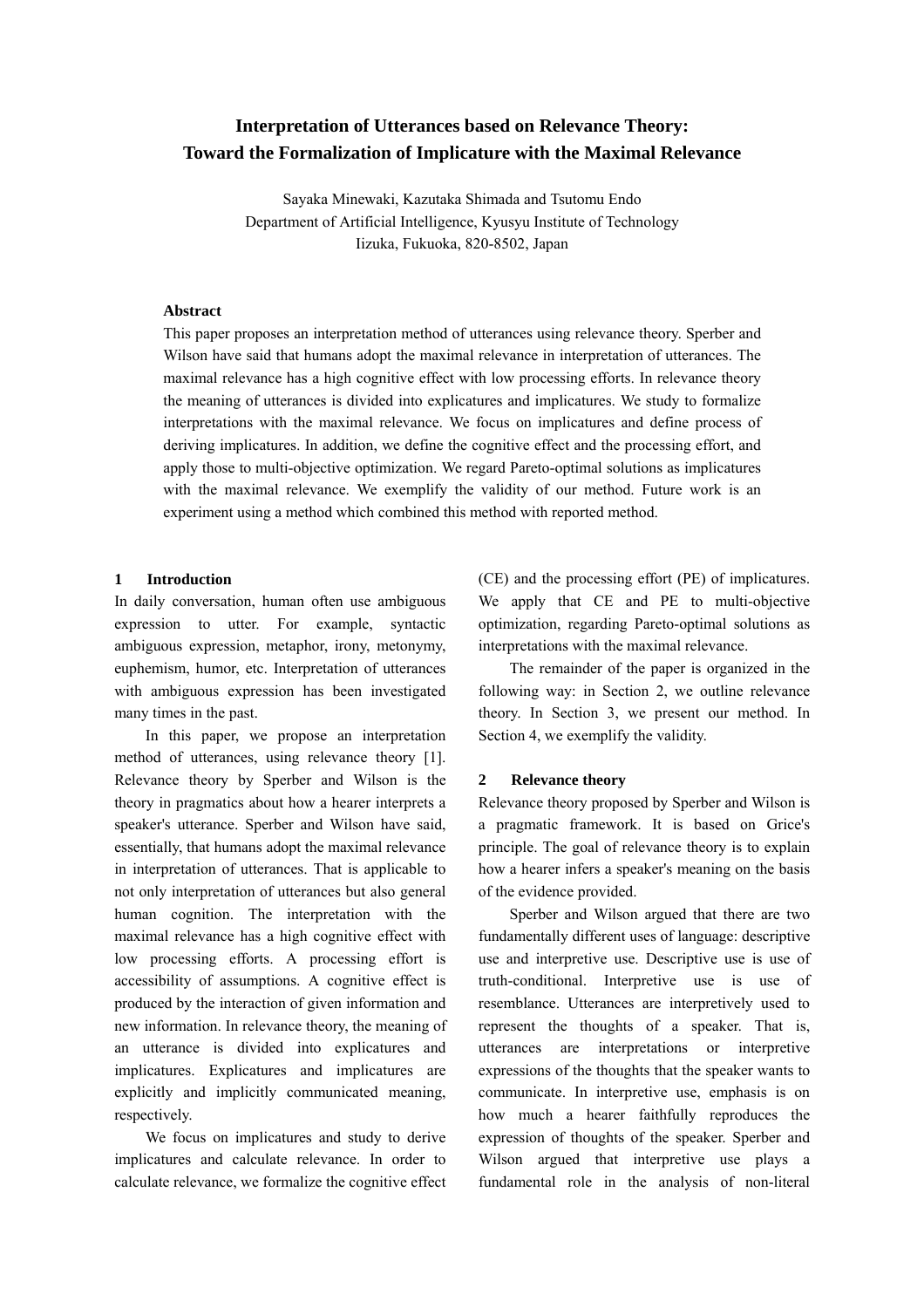utterances [2].

In general, communication has a stimulus to communicate something. A speaker attracts a hearer's attention by the stimulus, and distinctly shows the hearer that the speaker wants to communicate something. The stimulus which attracts the hearer's attention was called ostensive stimulus. Communication based on ostensive stimulus was called ostensive communication. The typical ostensive communication is a dialogue. Ostensive communication has an informative intention and a communicative intention. The informative intention is the intention to inform the hearer of something. The communicative intention is the intention to inform the hearer of one's informative intention. Relevance theory deals with ostensive communication [3].

## **2.1 The principle of relevance**

Sperber and Wilson proposed two principles of relevance as follows:

*Cognitive Principle of Relevance:* 

Human cognition tends to be geared to the maximisation of relevance.

*Communicative Principle of Relevance:* 

Every act of ostensive communication communicates a presumption of its own optimal relevance.

Relevance is a potential property not only of utterances and other observable phenomena, but of thoughts, memories and conclusions of inferences. Any external stimulus or internal representation which provides an input to cognitive processes is relevant to an individual. Cognitive principle of relevance describes that human's cognitive resource tends to process an input which is the most relevant in available inputs. Communicative principle of relevance describes that the ostensive stimulus has optimal relevance with no exceptions. Sperber and Wilson defined presumption of optimal relevance as follows:

## *Presumption of Optimal Relevance:*

(a) The ostensive stimulus is relevant enough for it to be worth the addressee's effort to

process it.

(b) The ostensive stimulus is the most relevant one compatible with the communicator's abilities and preferences.

According to these principles, the hearer, who received the speaker's ostensive stimulus, expects presumption of optimal relevance. Then the hearer starts inferring in order to get the interpretation of the maximal relevance.

Relevance is not just an all-or-none matter but a matter of degree. Relevance is assessed in terms of the cognitive effect and the processing effort. The maximal relevance has a high cognitive effect with low processing efforts.

The cognitive effect is a modification of a cognitive environment by the interaction of the new information with existing assumptions. The cognitive environment of an individual is a set of assumptions that are manifest to him. The modification of the cognitive environment has three types: contextual implication, strengthening of existing assumptions, and contradiction and elimination of existing assumptions.

The first modification of the cognitive environment is addition of contextual implications to the cognitive environment. The contextual implication is a conclusion deducible from the input and the context, which is new information. Consider the following example:

(1) X: Do you like cats?

Y: I don't like any animals.

- a. Cats are animals.
- b. Y doesn't like cats.

In understanding Y's utterance, X has an assumption (1a) which was included in his cognitive environment, and X deduces a contextual implication (1b). X's cognitive environment is modified by addition of the contextual implication (1b) to X's cognitive environment.

The second modification of the cognitive environment is strengthening of existing assumptions, by providing further evidence. Consider the following example:

(2) a. If Y is afraid of cats, Y doesn't like cats.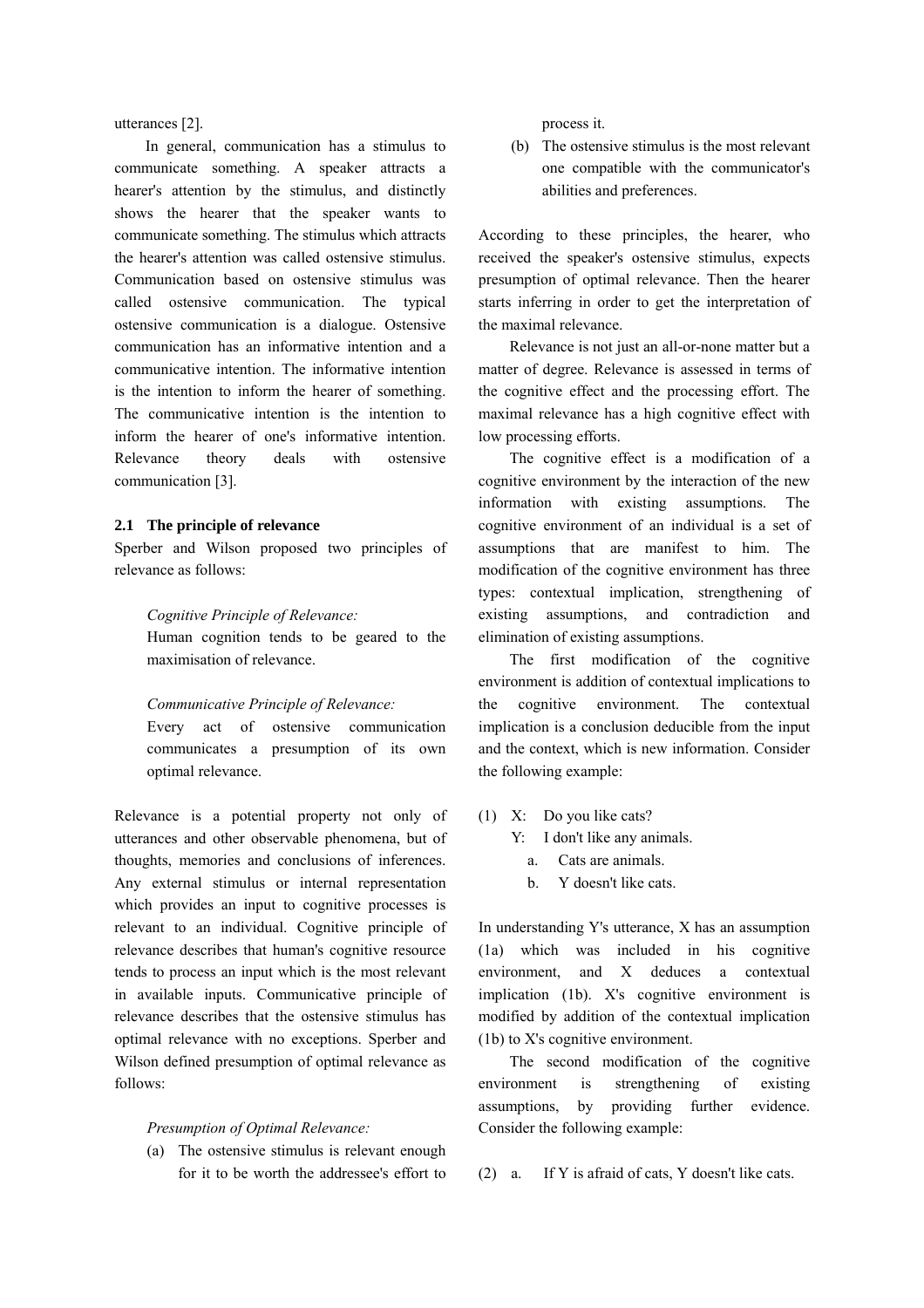# b. Y is afraid of cats.

(2a) and (2b) are added to (1) as new information. X deduces  $(1b)$  from  $(2a)$  and  $(2b)$ .  $(1b)$  is an existing assumption, not a contextual implication. (1b) is strengthened by new information (2).

The third modification of the cognitive environment is elimination of existing assumptions that appear to be false. If new information and an existing assumption are contradiction, weak one is eliminated. Consider the following example:

- (3) a. If Y has cats, Y likes cats.
	- b. Y has a cat.
	- c. Y likes cats.

(3) is added to (1) as new information. X deduces a contextual implication (3c) from (3a) and (3b), but (3c) contradicts the  $(1b)$ . If  $(1b)$  is weaker than  $(3c)$ , (1b) is eliminated. On the other hand, if (3c) is weaker than (1b), (3c) is eliminated.

Each assumption has a confirmation value, which is degree of confidence. Modification of the confirmation value yields the cognitive effect. In the case of addition of contextual implication, the confirmation value is provided. In the case of strengthening of existing assumptions, the confirmation value of an existing assumption increases. In the case of elimination of existing assumptions, the confirmation value of an eliminated assumption is lost.

Processing effort is determined by three main factors [4] as follows:

- (a) The complexity of the utterance: the more complex the utterance the greater the processing effort.
- (b) The size of the context: the larger the context, the greater the processing effort.
- (c) The accessibility of the context: the less accessible the context, the greater the processing effort.

The accessibility has two characteristics as follows:

(a) One is that recently accessed assumptions are more accessible than assumptions not recently accessed.

(b) Another is that assumptions frequently accessed are more accessible than assumptions infrequently accessed.

# **2.2 The meaning of an utterance**

According to the relevance-theoretic account, the meaning of an utterance is divided into explicatures and implicatures. These definitions are as follows:

- (I) An assumption communicated by an utterance U is EXPLICIT [hence an "explicature"] if and only if it is a development of a logical form encoded by U.
- (II) An assumption communicated by U which is not explicit is IMPLICIT [hence an "implicature"].

Explicatures are derived by disambiguation, saturation, free enrichment, and ad hoc concept construction. Implicatures are derived by inference. Implicatures come in two sorts: implicated premises and implicated conclusions. Implicated premises are a subset of the contextual assumptions used in processing the utterance. Implicated conclusions are a subset of its contextual implications. Explicatures and implicatures are derived in parallel [6].

Each implicature has strength. Consider the following example of a strong implicature:

- (4) X: Would you drive a Mercedes?
	- Y: I wouldn't drive any expensive car.
		- a. Y wouldn't drive any expensive car.
		- b. A Mercedes is an expensive car.
		- c. Y wouldn't drive a Mercedes.

(4a) is an explicature which was derived by saturation, (4b) is an implicated premise, and (4c) is an implicated conclusion. In this conversation, Y did not answer X directly. However, Y gives X immediate access to X's encyclopedic information about expensive cars, the information in (4b). If X retrieves assumption (4b) from X's memory and adds to X's context, X would derive the contextual implication (4c). Hence, X assumes that Y does not drive a Mercedes. (4b) and (4c) are strong implicatures.

Y's utterance in (4) gives X access to X's encyclopedic information about expensive cars.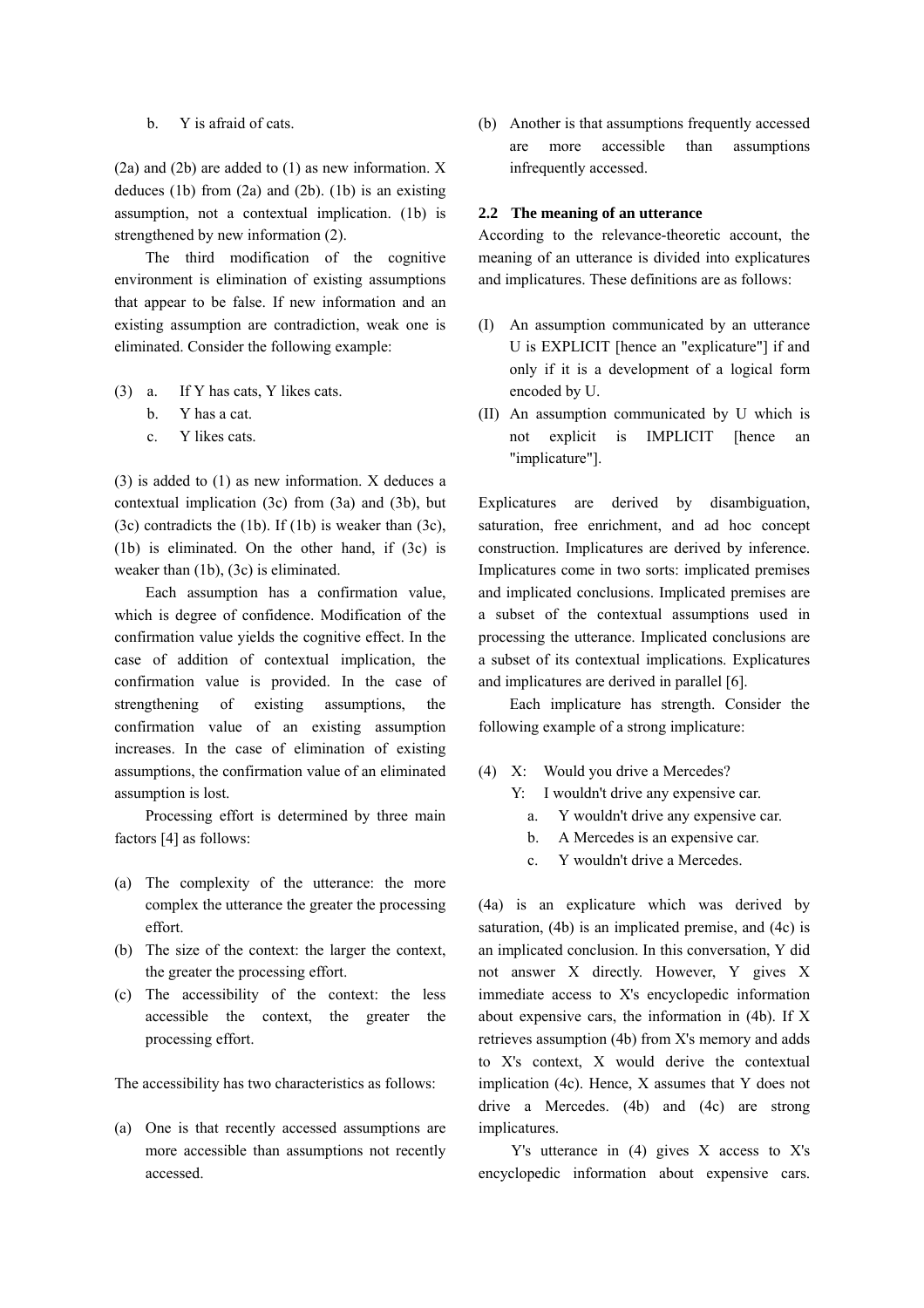Hence it would be reasonable for X to add premises (5a) and (6a), and derive conclusions (5b) and (6b). Or X could construct some premise such as (7a), and derive conclusion (7b).

- (5) a. A Rolls-Royce is an expensive car.
	- b. Y wouldn't drive a Rolls-Royce.
- (6) a. A Cadillac is an expensive car. b. Y wouldn't drive a Cadillac.
- (7) a. If *x* would not drive expensive cars, then *x* disapproves of displays of wealth.
	- b. Y disapproves of displays of wealth.

It is clear that (5-7) are not what Y wanted to communicate. Because Y does not force X to use (5-7). Hence, (5-7) are weak implicatures, which X chose freely from a wider range of context. Using such weak implicature is the X's sole responsibility. Distinction between strong implicatures and weak implicatures is whether the hearer supplied premises along an encouragement given by the speaker. It seems that the encouragement given by the speaker is included in the speaker's utterance.

Consider another example of the weak implicature:

- (8) His ink is pale.
- (9) a. He has the character of a man who would use pale ink.
	- b. His writing lacks contrasts.
	- c. There is something weak in his writing.
	- d. He does not put his whole heart into his work.

In the case of an interpretation consistent with the principle of relevance composed of various implicatures, the result of deduction is also the weak implicature. (8) did not require deriving specific implicatures. There are not strong implicatures. A hearer searches weak implicatures (9) from extensive context in order to interpret the meaning of (8). In this case, hearer's confidence is less strong than the case (4).

#### **3 Methods**

Relevance theory has not applied enough in the computer science field yet. Our goal is to formalize relevance theory for an interpretation method of utterances. In [6] we have reported a method of interpretation for explicatures. In this paper, we propose a method to model the relevance of implicatures.

# **3.1 Process of deriving implicatures**

Implicatures are supplied wholly by inference. Typical inference consists of deduction and induction. According to the relevance-theoretic account, the human deductive device has access only to the following elimination rules. Let *P* and *Q* denote assumptions.

*And-elimination*  (a) *Input*: (*P* and *Q*) *Output*: *P*

(b) *Input*: (*P* and *Q*) *Output*: *Q*

*Modus ponendo ponens Input*: (i) *P*  $(iii)$  (If *P* then *O*) *Output*: *Q*

*Modus tollendo ponens*  (a) *Input*: (i) (*P* or *Q*) (ii) (not *P*) *Output*: *Q* (b) *Input*: (i) (*P* or *Q*) (ii) (not *Q*) *Output*: *P*

Implicatures come in two sorts: implicated premises and implicated conclusions. Implicated premises are premises of deduction, and implicated conclusions are conclusions of deduction. We show a process of deriving implicatures. This process consists of two sub processes: first, retrieval of implicated premises existing in a memory; second, deduction of implicated conclusions from implicated premises which were retrieved.

We define implicated premise formats as follows:

- (a) IF-THEN rule: 'IF *P* then *Q*,' where *P* and *Q* are propositional forms or assumption schemata.
- (b) ISA relationship: '*A* is *B*,' where *A* and *B* are words or phrases or propositional forms or a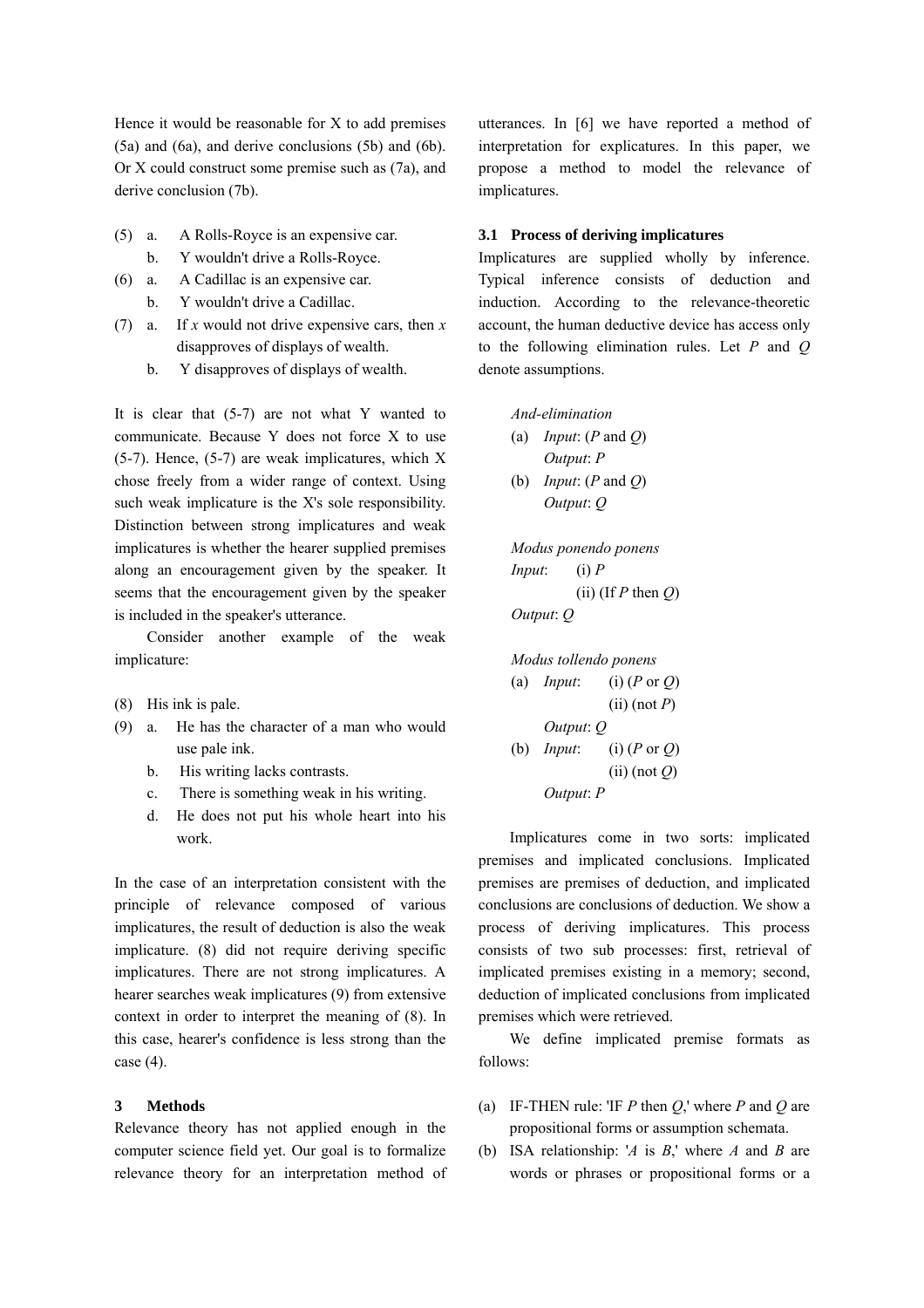variable (when one is the variable, other is never the variable) or assumption schemata.

Examples are as follows:

- (10) a. If it is winter, then it is cold.
	- b. If *x* has cats, then *x* like cats.
	- c. Cats are animals.
	- d. '*x* is awake' is '*x* is not sleeping.'

(10a, b) are IF-THEN rule formats, (10c, d) are ISA relationship formats.

We define selection rules of implicated premises and derivation processes of implicated conclusions. An implicated conclusion is deduced from an implicated premise and a literal meaning or an explicature or an implicated conclusion which was deduced previously. It seems that retrieval cues of the strong implicated premises are included in the speaker's utterance. Let  $P_0$  denote the literal meaning or the explicature or the implicated conclusion, which was deduced previously.

- (a) IF-THEN rule
	- (i) *P* is the propositional form: when  $P_0$ corresponded to the antecedent  $P$ , or  $P_0$  was an analytic implication of *P*, the consequent *Q* is the implicated conclusion.

Consider the following example:

- (11) X: Shall we play tennis?
	- Y: It's raining.
		- a. If it's raining then it's not a good idea to play tennis.
		- b. It's not a good idea to play tennis.

(11a) is an implicated premise. Y's utterance corresponds to the antecedent of (11a). Hence the consequent of (11a) is an implicated conclusion (11b).

(ii)  $P$  is the assumption schema: when  $P$  was able to be unified with  $P_0$ , the consequent  $Q$ is the implicated conclusion.

Consider the following example:

- (12) X: Do you like cats?
	- Y: I have a cat.
		- a. Y has a cat.
		- b. If *x* has cats, then *x* like cats.
		- c. If Y has cats, then Y likes cats.
		- d. Y like cats.

(12a) is an explicature of Y's utterance. (12b) is an assumption schema which was retrieved from X's memory. If *x* gets unified with Y, an implicated premise (12c) is formed. (12d) is an implicated conclusion derived from (12a) and (12c).

- (b) ISA relationship (*A* is *B*)
	- (i)  $A(B)$  is the word or the phrase: when a word or phrase which is included in  $P_0$  matched to *A* (*B*), or it was the analytic implication of *A* (*B*), new  $P_0$  which changed it into  $B(A)$  is the implicated conclusion.

For example, the explicature of Y's utterance in (1) is 'Y doesn't like cats' is explicature was derived by saturation. 'Any animals', included in the explicature of Y's utterance and is the analytic implication of 'animals'. New assumption which changed 'animals' into 'cats' is the implicated conclusion (1b).

- (ii) *A* (*B*) is the propositional form: when  $P_0$ matched to  $A$  ( $B$ ),  $B$  ( $A$ ) is the implicated conclusion.
- (iii)  $\vec{A}$  is the variable and  $\vec{B}$  is a word or the phrase: if a word or phrase which is included in  $P_0$  matched to  $B$ , or it was the analytic implication of *B*, then new  $P_0$  which changed the word or phrase into *A*, which is unified, is the implicated conclusion.

Consider the following example:

- (13) X: Have you read Z's book?
	- Y: I don't read any autobiography.
		- a. Y doesn't read any autobiography.
		- b. *x* is an autobiography.
		- c. Z's book is an autobiography.
		- d. Y doesn't read Z's book.

(13a) is an explicature of Y's utterance, (13b) is an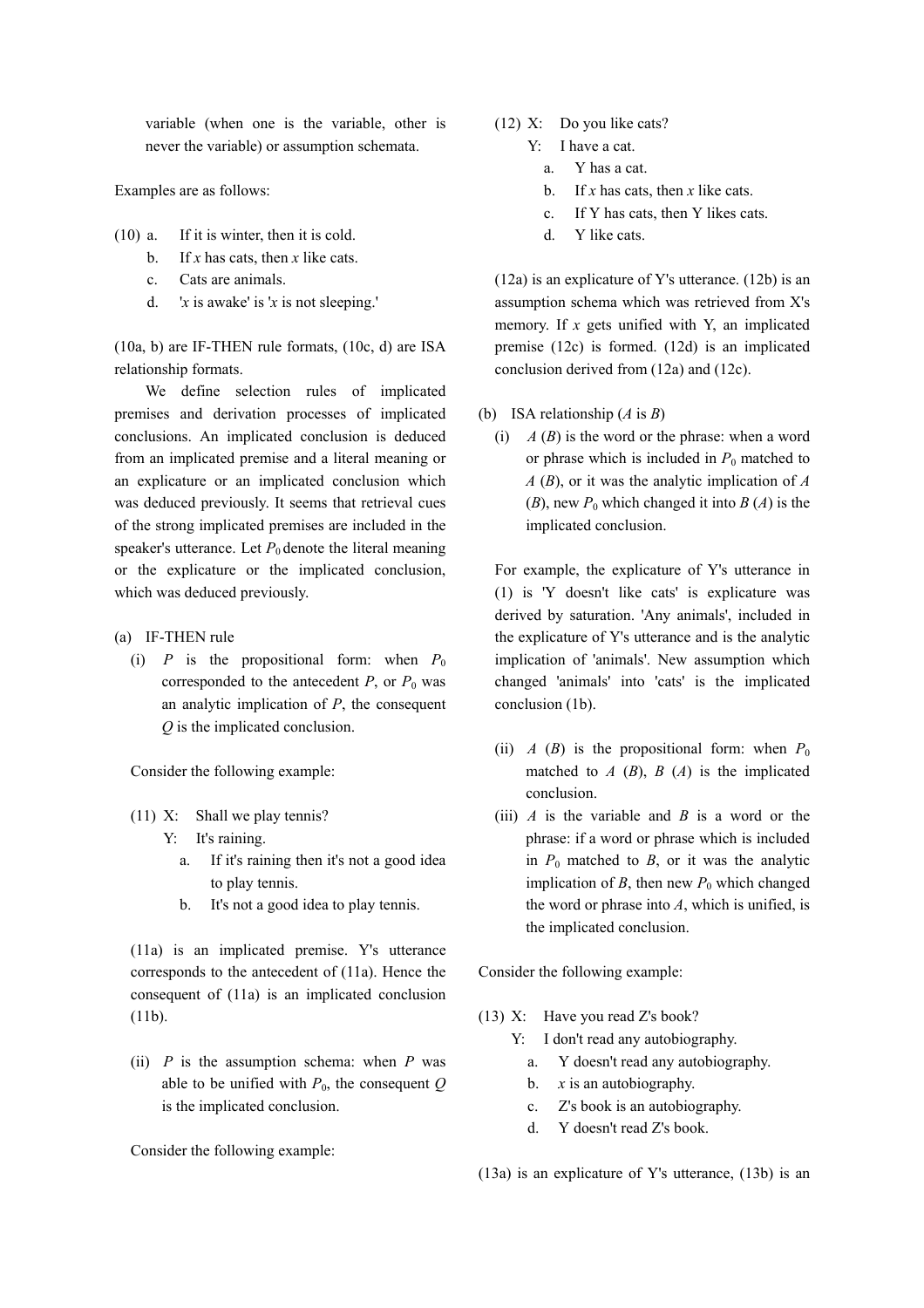assumption schema which was retrieved from X's memory, (13c) is an implicated premise which X formed based on (13b), and (13d) is an implicated conclusion derived from (13a) and (13c).

(iv)  $\hat{A}(B)$  is the assumption schema: when  $\hat{A}(B)$ was able to be unified with  $P_0$ ,  $B(A)$  is the implicated conclusion.

# **3.2 Formalization of relevance**

In this section, we formalize the degree of relevance. Relevance is a matter of degree, and depends on the cognitive effect and the processing effort. There is trade-off between the cognitive effect and the processing effort. First, we discuss clues to define the relevance of implicatures. Next, we define the cognitive effect and the processing effort, and apply those to multi-objective optimization.

First, we discuss clues to define the relevance of implicatures. The implicated conclusion deduced from specific implicated premises is strong. In the case of implicated premises accessed from extensive context, the implicated conclusion is weak. In short, the strength of implicated conclusions depends on the strength of implicated premises. The strong implicature has specific implicated premises and implicated conclusions which are deduced from specific implicated premises. On the other hand, the weak implicature is implicated premises accessed from extensive context and implicated conclusions deduced from them.

The strength of implicatures has the following relations with the processing effort, the cognitive effect and relevance:

- (a) The strong implicature is more accessible than the weak one. In other words, the processing effort of the strong one is less than the weak one.
- (b) The degree of the cognitive effect depends on how much a confirmation value of assumptions increased:
	- In the contextual implication, when the implicature with high confirmation value was deduced, the cognitive effect is high.
	- In strengthening of existing assumptions, when a confirmation value was much increased, the cognitive effect is high.

From (a) and (b), we add a supposition as follows:

(c) The strong implicature is more relevant than the weak one: the strong implicature has high cognitive effect with low processing efforts.

On the basis of those relations, we define the cognitive effect and the processing effort. The degree of the cognitive effect depends on a confirmation value of an implicated conclusion. The confirmation value of the implicated conclusion depends on two things: (1) confirmation values of premises used by deduction; (2) the degree of resemblance between an implicated conclusion the hearer deduced and explicit responses that a speaker would have wanted to communicate. With regard to (2), it seems that one of the role of inference is recovery of implicitly conveyed. Hence, the implicated conclusion with a strong resemblance should have high cognitive effect.

We define a calculation of the confirmation value. Let  $P_0$  denote the literal meaning or the explicature or the implicated conclusion, which was deduced previously. Let *IP* and *IC* denote respectively the implicated premise and the implicated conclusion which is a contextual implication. Let  $CV(x)$  denote the confirmation value of *x*. The calculation of CV applied Conjunctive Rules of MYCIN's certainty factor [7]. CV(*IC*) is calculated by the following formula:

$$
CV(IC) = CV(P_0) \times CV(IP)
$$

Here, CV ranges from 0 to 1. If  $CV(x) = 0$ , *x* is not an assumption existing in cognitive environment. The more CV increases, the more the confidence of *x* becomes strong.

If deduction is repeated many times, the confirmation value decreases.

(14) a.  $P_0$ b. (If  $P_0$  then  $P_1$ ) c.  $P_1$ d. (If  $P_1$  then  $P_2$ ) e.  $P_2$ f. (If  $P_2$  then  $P_3$ )  $g.$   $P_3$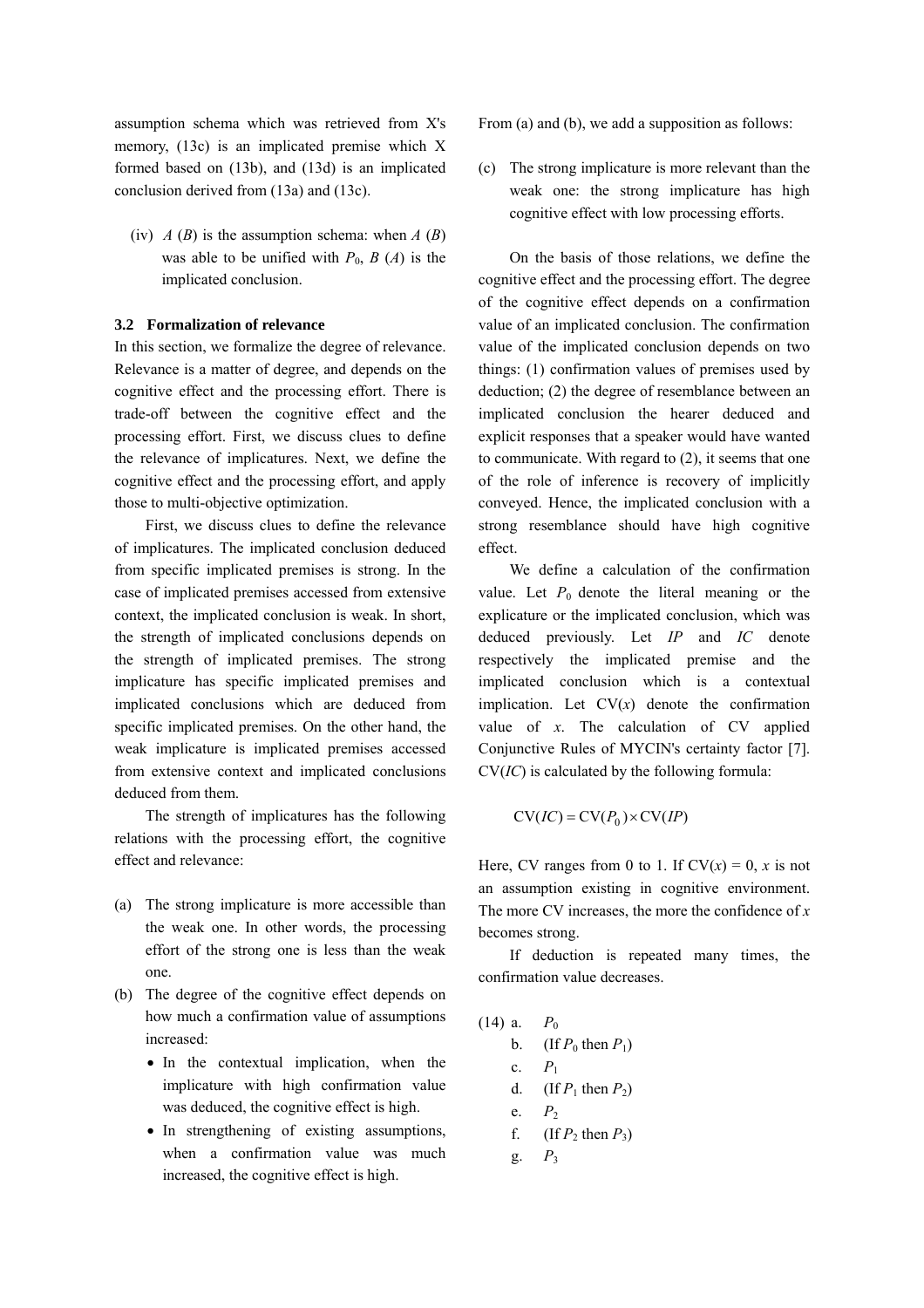(14a) is an assumption, (14b) is an implicated premise, and (14c) is an implicated conclusion derived from (14a) and (14b). (14d) is an implicated premise, and (14e) is an implicated conclusion derived from (14c) and (14d). (14f) is an implicated premise, and (14g) is an implicated conclusion derived from (14e) and (14f). The confirmation value of  $P_1$ ,  $P_2$  and  $P_3$  is calculated respectively as follows:

$$
CV(P_1) = CV(P_0) \times CV(IP)
$$
  
= 0.8 × 0.8  
= 0.64  

$$
CV(P_2) = CV(P_1) \times CV(IP)
$$
  
= 0.64 × 0.8  
= 0.512  

$$
CV(P_3) = CV(P_2) \times CV(IP)
$$
  
= 0.512 × 0.8  
= 0.4096

Here, we assume that the confirmation value of  $P_0$ and all implicated premises (*IP*) is 0.8. If *n* is large,  $CV(P_n) \approx 0$ . However, humans often conclude a relevant implicature, even though deduction is repeated many times. A hearer supposes explicit responses that a speaker would have wanted to communicate. If an implicated conclusion is similar to one of explicit responses, the implicated conclusion would be relevant. That is, by comparing the implicated conclusion with explicit responses, the degree of resemblance is provided.

Consider (4)-(7) again. X asks Y whether Y would drive a Mercedes. X supposes that (1) "Y would drive a Mercedes" and (2) "Y would not drive a Mercedes". They are direct responses X supposes. We think that they are included in X's cognitive environment. X retrieves implicated premises (4b), (5a), (6a) and (7a). Then X deduces implicated conclusions  $(4c)$ ,  $(5b)$ ,  $(6b)$  and  $(7b)$ .  $(4c)$ corresponds to one of direct responses in implicated conclusions. By modus tollendo ponens, the direct response (1) is eliminated and the direct response (2) is strengthened. The confirmation value of (4c) is greater than that of other implicated conclusions.

We redefine the calculation of the confirmation value. If *IC* corresponds to one of the direct responses which a hearer supposes or *IC* was an analytic implication of that,

$$
CV(IC) = \frac{CV(P_0) \times CV(IP) + 1}{2}
$$

elsewhere,

$$
CV(IC) = CV(P_0) \times CV(IP)
$$

We define the degree of the cognitive effect as follows: in the case of contextual implication,

$$
CE = CV(x_i)
$$

in the case of strengthening,

$$
CE = \alpha(CV(x_i) - CV(x_j))
$$

where  $x_i$  is an implicated conclusion as a contextual implication.  $x_i$  is an existing assumption and this propositional form is same as  $x_i$ .  $\alpha$  is a parameter that emphasizes either the contextual implication or strengthening.

The degree of the processing effort depends on accessibility of implicated premises. We regard the processing effort as a summation of costs of implicated premises, and define the cost of an implicated premise *ai*. The cost is based on two characteristics of the accessibility:

$$
cost(a_i) = min\left[m\alpha, \frac{\beta}{n+1}\right]
$$

where *mα* is a cost of an assumption accessed when a hearer interpreted speaker's utterance before *m* times. *β*/(*n*+1) is a cost of an assumption accessed *n* times in the past.  $\alpha$  and  $\beta$  are arbitrary constants. Definition of the processing effort is as follows:

$$
PE = \sum cost(a_i)
$$

Relevance is a matter of degree, and depends on the cognitive effect and the processing effort. There is trade-off between the cognitive effect and the processing effort. We apply those to multi-objective optimization.

Multi-objective optimization is an approach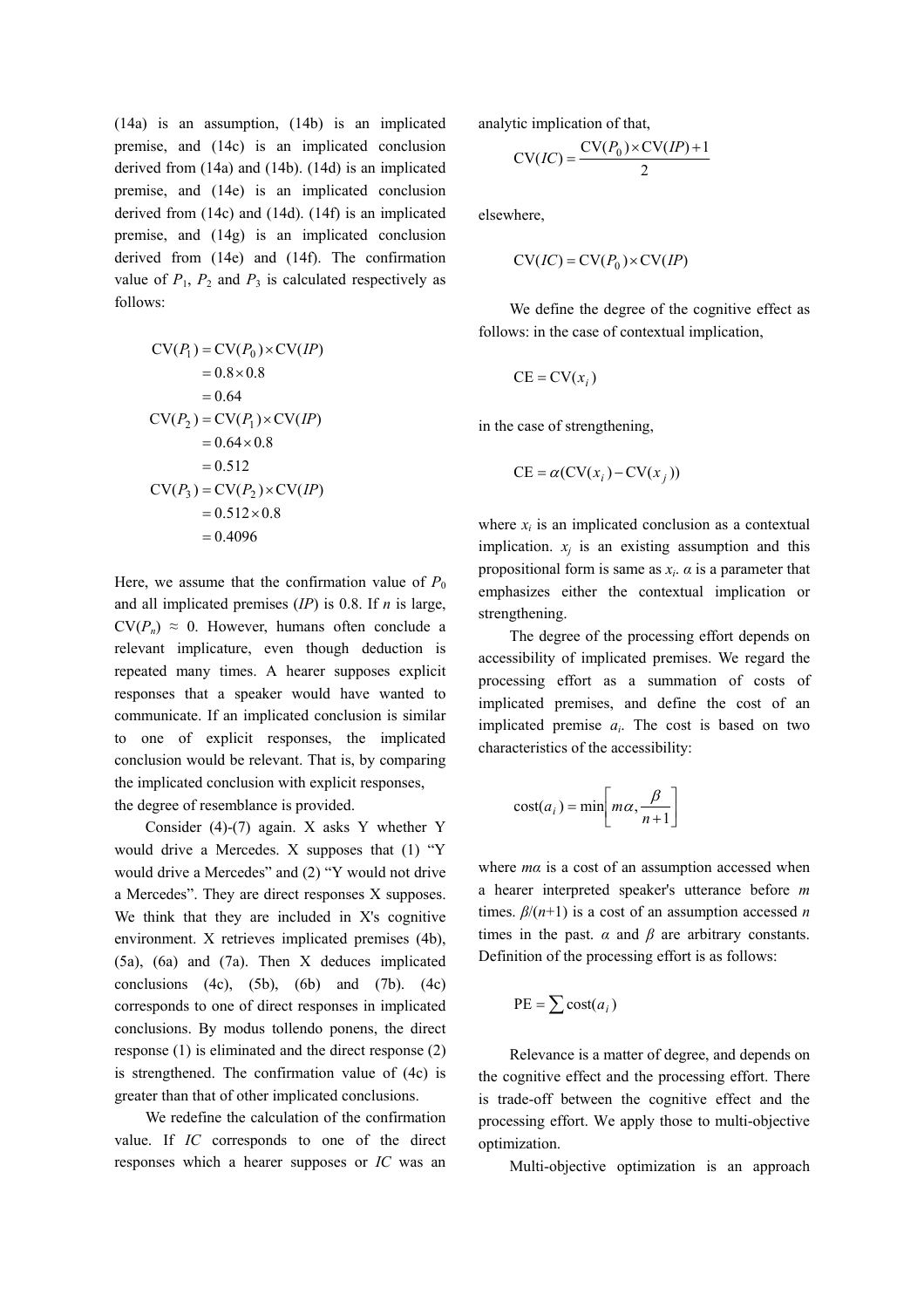which allows balancing among many different functions. An optimum solution set which is balanced is called Pareto-optimal solutions. There is no dominant strategy in Pareto-optimal solutions. We regard Pareto-optimal solutions as implicatures with the maximal relevance. Definition is as follows:

$$
\max CE(x_i), \min PE(x_i) \quad \text{s.t. } x_i \in F
$$

where  $x_i$  is an implicated conclusion,  $F$  is set of all implicated conclusions possible.

## **4 Example**

In this section, we derive implicatures, calculate relevance defined in Section 3, and exemplify the validity of our method.

Consider following dialogue. X makes his first utterance to Y after dinner.

(15) X: Would you like a cup of coffee? Y: It keeps me awake.

Suppose that Y must get up early for next day's morning work. X retrieves and deduces the following assumptions.

- (16) a. Y must get up early next morning. (1.0)
	- b. Coffee keeps Y awake after dinner. (0.9)
	- c. If coffee keeps Y awake awhile after dinner, then Y would not be able to go to bed early tonight. (0.8)
	- d. Y would not be able to go to bed early tonight.
	- e. If Y would not be able to go to bed early tonight, then Y would not be able to get up early next morning. (0.8)
	- f. Y would not be able to get up early next morning.
	- g. If Y would not be able to get up early next morning, then Y should not drink a cup of  $\text{cofree.}$  (0.8)
	- h. Y should not drink a cup of coffee.

Values in parentheses are confirmation values we suppose. (16a) is a fact about Y. (16b) is the explicature (*E*) which was derived by saturation and free enrichment. (16c, e, g) are implicated premises (*IP*). (16d), (16f) and (16h) are implicated

conclusions (*IC*) which was deduced from (16b, c), (16d, e) and (16f, g), respectively. They are contextual implications. They are deduced as follows:

$$
(16b) + (16c) \rightarrow (16d)
$$
  
\n
$$
(16d) + (16e) \rightarrow (16f)
$$
  
\n
$$
\Leftrightarrow (16b) + (16c) + (16e) \rightarrow (16f)
$$
  
\n
$$
(16f) + (16g) \rightarrow (16h)
$$
  
\n
$$
\Leftrightarrow (16b) + (16c) + (16e) + (16g) \rightarrow (16h)
$$

The confirmation value of (16d), (16f) and (16h) are calculated respectively as follows:

$$
CV(IC_d) = CV(E_b) \times CV(IP_c)
$$
  
= 0.9 \times 0.8  
= 0.72  

$$
CV(IC_f) = CV(IC_d) \times CV(IP_e)
$$
  
= 0.72 \times 0.8  
= 0.576  

$$
CV(IC_h) = CV(IC_f) \times CV(IP_g)
$$
  
= 0.576 \times 0.8  
= 0.4608

where  $E_b$  is (16b),  $IP_c$  is (16c),  $IC_d$  is (16d),  $IP_e$  is (16e),  $IC_f$  is (16f),  $IP_g$  is (16g) and  $IC_h$  is (16h).

Suppose that  $X$  is aware of (17). They are direct responses to X's question.

(17) a. Y would like a cup of coffee. 
$$
(0.5)
$$
 b. Y would not like a cup of coffee.  $(0.5)$ 

(16h) is most similar to (17b) among (16d, f, h). Hence, the confirmation value of (16h) is recalculated as follows:

$$
CV(IC_h) = \frac{CV(IC_f) \times CV(IP_g) + 1}{2}
$$
  
=  $\frac{0.576 \times 0.8 + 1}{2}$   
= 0.7304

(16d), (16f) and (16h) are contextual implication. Hence, each cognitive effect is as follows: